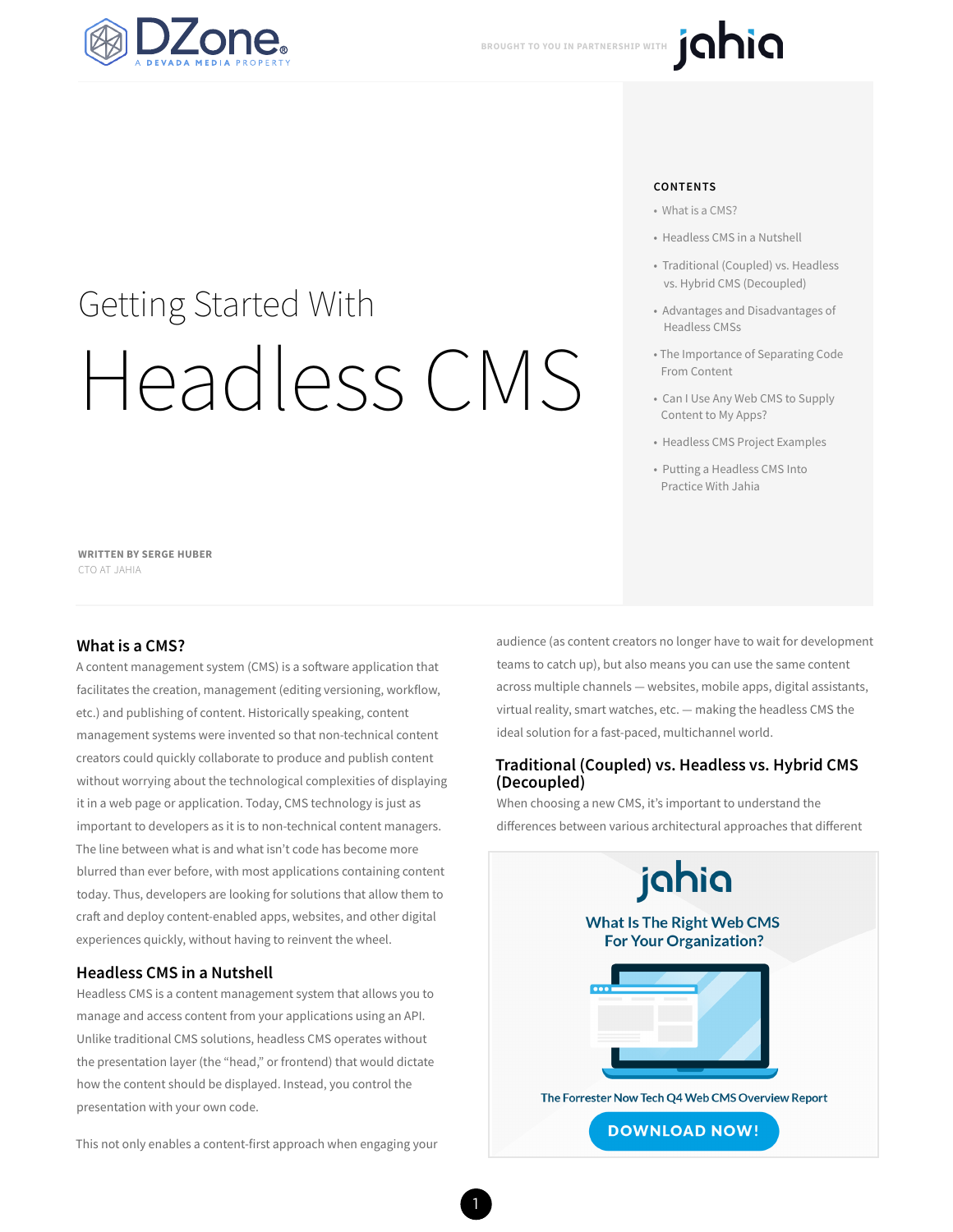

# [Stack-up & Stand Out](https://www.jahia.com/resources/reports/forrester-now-tech-web-content-management-systems-q4-2018)

Unite Content, Data, and Applications into Your Stack to deliver a better customer experience.

- One hub for your content and customer data
- **Modernize legacy applications to deliver personalized** online experiences
- Flexible and continuous cross-channel management
- Open and modular to fit your needs
- Built to integrate with your best-in-class Martech stack

Visit us at www.jahia.com Contact us at marketing@jahia.com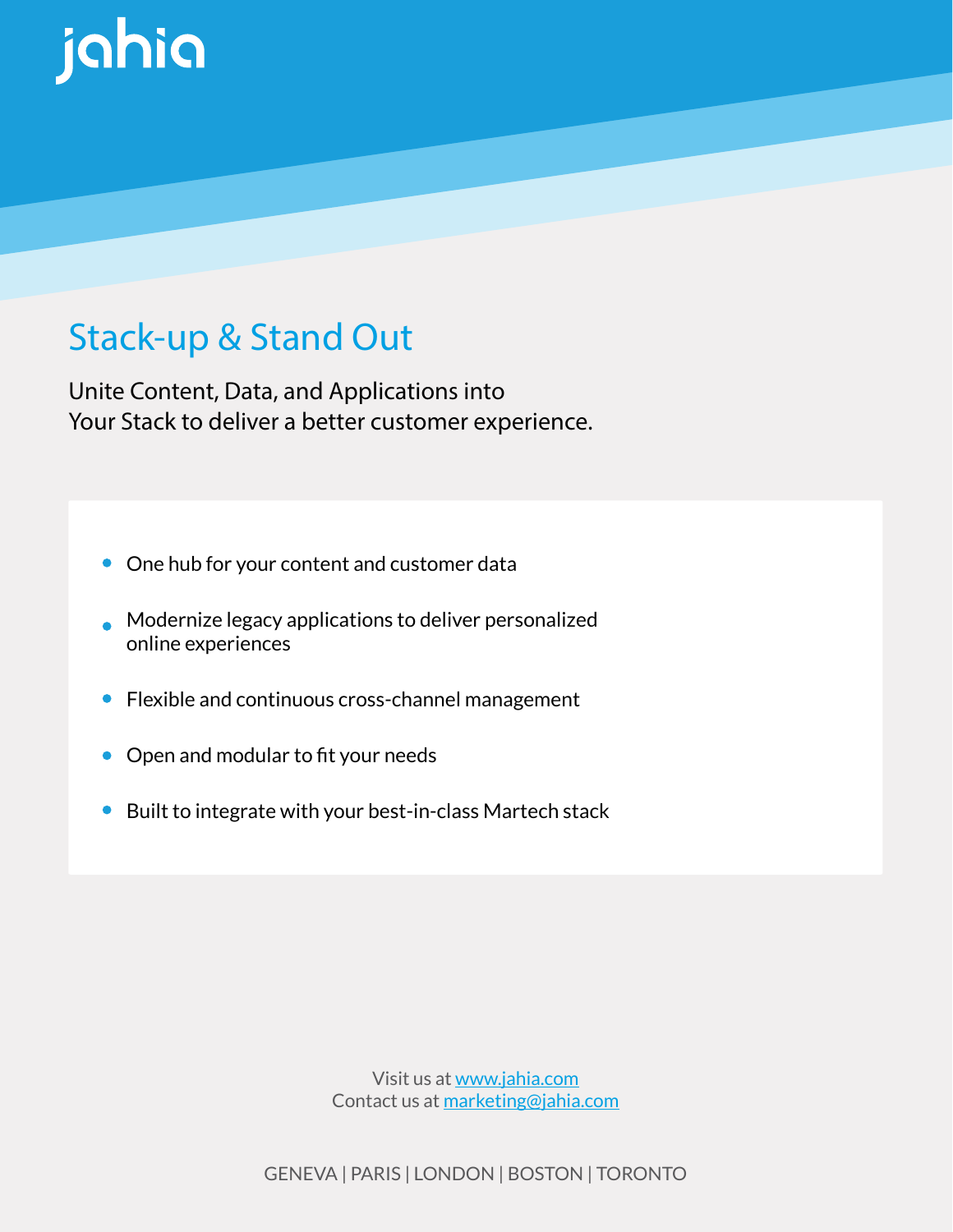

products use. While this may look like a technical detail, it has a big impact on how the CMS will support your business goals now and in the future.

#### **COUPLED/MONOLITHIC**

In a coupled system, the underlying store for your content serves both authoring and delivery, and the process of making content live is typically a matter of setting a flag in the database.



#### **HEADLESS**

Headless CMS technology provides content to the presentation tier (or content consumer) as a service, typically via a RESTful interface in JSON or XML format. This is known as Content as a Service (CaaS).

A headless CMS can either be coupled or decoupled. Further, any CMS worth its salt today (decoupled or not) must support headless/ CaaS-based content delivery.



#### **DECOUPLED/HEAD OPTIONAL**

A decoupled system puts authoring and delivery in separate applications and potentially on separate infrastructure.

In a decoupled system, the process of making content live is completed through a publishing mechanism through which content is pushed from the authoring platform (and underlying content repository) to a content delivery infrastructure.



#### **Advantages and Disadvantages of Headless CMSs PROS**

The API makes the content available through any channel

and on any device and allows you to include the CMS as part of your microservices architecture.

- You can write your websites or mobile applications using any programming language, your favorite tools, and your own development process.
- You have full control over the application lifecycle without having to interfere with any CMS code.
- It provides higher security and much easier scalability.

#### **CONS**

- A pure headless CMS doesn't provide channel-specific support (especially for the web channel), which means developers may need to develop some web-specific functionality themselves.
- Marketers may be limited in what they can do with a pure headless CMS and rely more on developers for tasks like creating a landing page with a custom layout.

#### **The Importance of Separating Code From Content**

Developers have a strong handle on how to manage and deploy code assets. Yet, at some point in our application build, we've all said, "What about this text? What about these images? Where do these belong?" That's pretty universal. Nearly every single application today has content in it. Be it a web app or a native app, it's full of strings, images, icons, media, and other classes of content.

This content doesn't really belong in our code base because it's not code. These non-code assets make us as developers pretty uneasy. We know that at some point, a business user will ask us to change one of those strings and we'll spend hours going through build and deploy cycles to handle a 30-second code change. We know that at some point, we'll need to translate that content. We know that at some point, we'll have to replace this UI with another one. We know all of these things — and we know leaving that content, even if it's abstracted into a string table or a resource bundle, will come back to haunt us. No matter the abstraction, it's part of the build. Developers must update it. Developers and systems folks must deploy it.

Smart developers separate code from content. They make sure that the content in the application is completely independent of the build and deploy cycle of the application itself. Where appropriate, they make sure non-technical business users can access and update the externalized content and publish changes at any time.

#### **Can I Use Any Web CMS to Supply Content to My Apps?**

Maybe. A lot depends on the app's needs and the CMS. If the app is web-based — or if the app is a native app and the CMS supports APIs/ headless mode — then the answer is yes.

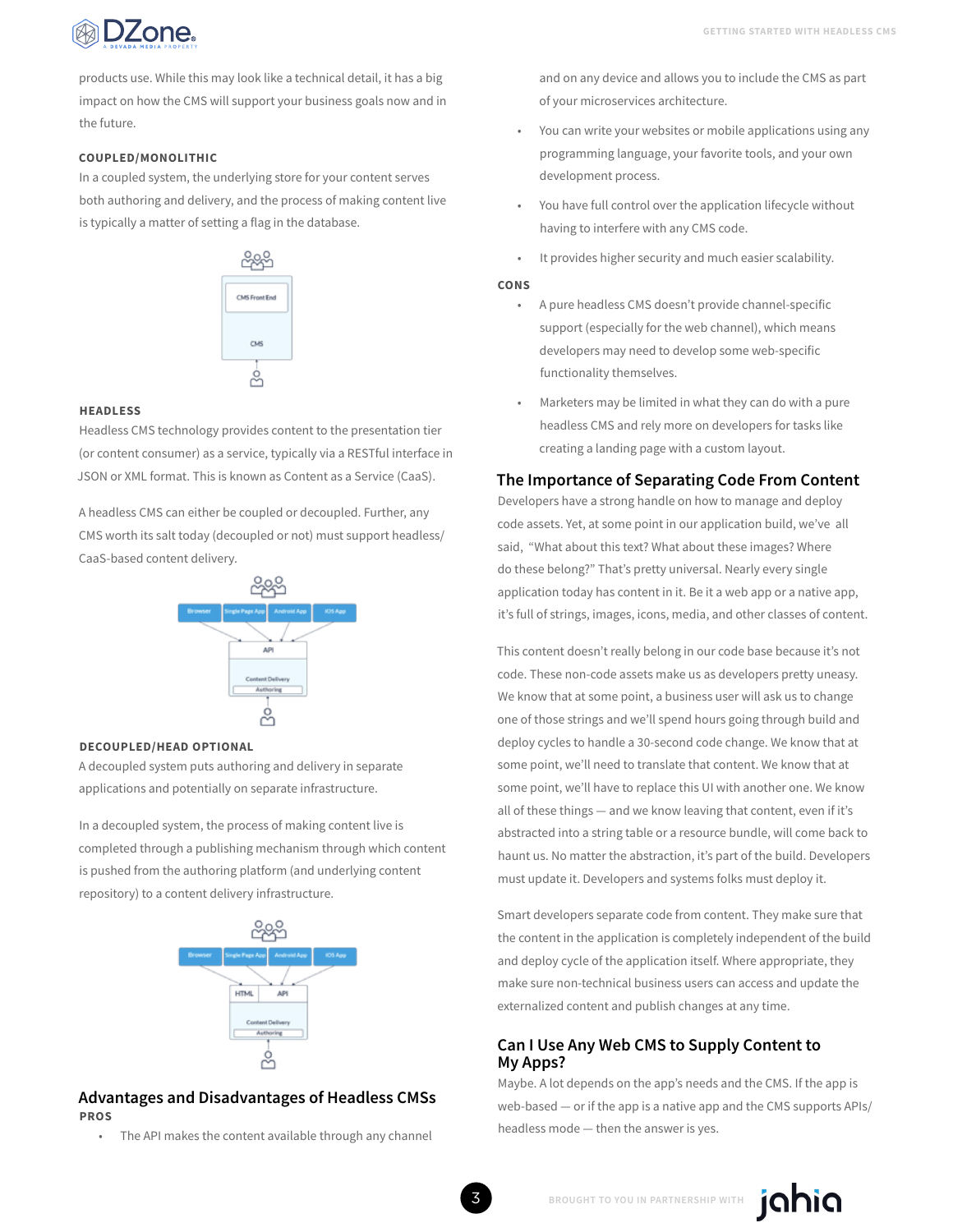

DZone.

But there's a catch. In a few words, the ability to build the app against a CMS alone is not sufficient. Technology choices like programming language matter. Architecture matters. Making the right choices up front can save countless man hours and money spent on rework later.

#### **TECHNOLOGY**

Choose a CMS that aligns architecturally and ideally, one that aligns technology-wise with your existing technology investment and skills.

#### **ARCHITECTURE**

CMS technologies based on an RDBMS database and JCR repositories rely on clustering and replication. For content delivery, these systems rely on clustering and replication to handle high throughput.

For high transaction throughput applications, make sure you have a plan to properly scale the backend or consider a CMS with a "sharding" content delivery architecture.

Decoupled CMS platforms are more likely to support a shared nothing topology.

#### **PURPOSE**

Many CMS technologies were created to manage web pages. Make sure the CMS is either designed to manage the content you intend to input or that it's appropriately content agnostic enough to meet your needs.

#### **Headless CMS Project Examples**

**[Video] Creating React Single Page Application with React** – This is a live coding session that was presented at Jahia Days 2018. View the recording:<https://www.youtube.com/watch?v=6fbkH-EIkcs>

**[Video] Jahia Progressive Web Application Demo** – Jahia makes headless content management simpler. See how in a quick demo: <https://youtu.be/3ax7P5MLqmc>

#### **Putting a Headless CMS Into Practice With Jahia**

Jahia is an open-source, Java-based Digital Experience Platform, which helps companies make the digital world simpler and accessible for everyone. In this section, we'll walk you through the steps for building a single page application (SPA), progressive web app (PWA) from scratch using React and GraphQL.

*Note: This tutorial assumes you have a Jahia installation up and running. If you don't, we suggest you follow the [First Steps With Jahia](https://academy.jahia.com/documentation/developer/dx/7.3/first-steps-with-jahia) tutorial.*

This Refcard shows you how to create a JavaScript application from scratch using React and GraphQL with Jahia as a headless content backend. The application displays a news list that Jahia's headless content management UI manages: Content and Media Manager.

This Refcard also shows you how to create a standalone application

that could be deployed in any website. If you're interested in building a JavaScript application hosted in a Jahia module and deployed on a Jahia server, we recommend you use a different starting point. We provide a starter module project on GitHub here: [https://github.com/](https://github.com/Jahia/dx-react-starter) [Jahia/dx-react-starter](https://github.com/Jahia/dx-react-starter)

After completing the tutorial, you'll know how to:

- Create a React application.
- Use Content and Media Manager to add sample content to your app.
- Use GraphiQL to execute GraphQL queries and browser schema.
- Set up a basic Apollo Client to perform GraphQL queries to Jahia.
- Set up basic authorization.
- Style the app's UI using React Material.
- Create a component that retrieves news objects from Jahia.
- Use GraphQL field aliases to improve property retrieval.

#### **REQUIREMENTS AND TECHNOLOGIES USED**

You will need the following tools for the tutorial:

- [Node.js and npm](https://nodejs.org/en/)
- [Yarn](https://yarnpkg.com/en/)
- DX 7.3 or Jahia 7.3.2 with the Content and Media Manager module installed

*\*Follow the [First Steps With Jahia](https://academy.jahia.com/documentation/developer/dx/7.3/first-steps-with-jahia) tutorial if you haven't done this yet.*

The tutorial uses the following technologies:

- [Yarn](https://yarnpkg.com/)
- [Content and Media Manager](https://academy.jahia.com/documentation/enduser/dx/7.3/using-jahia/using-and-customizing-content-and-media-manager)
- [React.js](https://reactjs.org/)
- [React Material](https://material-ui.com/)
- [GraphQL](https://graphql.org/)
- [Apollo GraphQL client](https://www.apollographql.com/docs/react/)
- [GraphiQL](https://github.com/graphql/graphiql)
- [Jahia Security Filter](https://github.com/Jahia/security-filter)

#### **CREATING A WEB PROJECT IN JAHIA**

*Web projects* are virtual web sites that you can edit in Jahia. One single Jahia server can host several web projects for different teams and can handle separate domain names if needed.

To create a web project:

1. In your dashboard, click **My Web Projects** in the left menu.



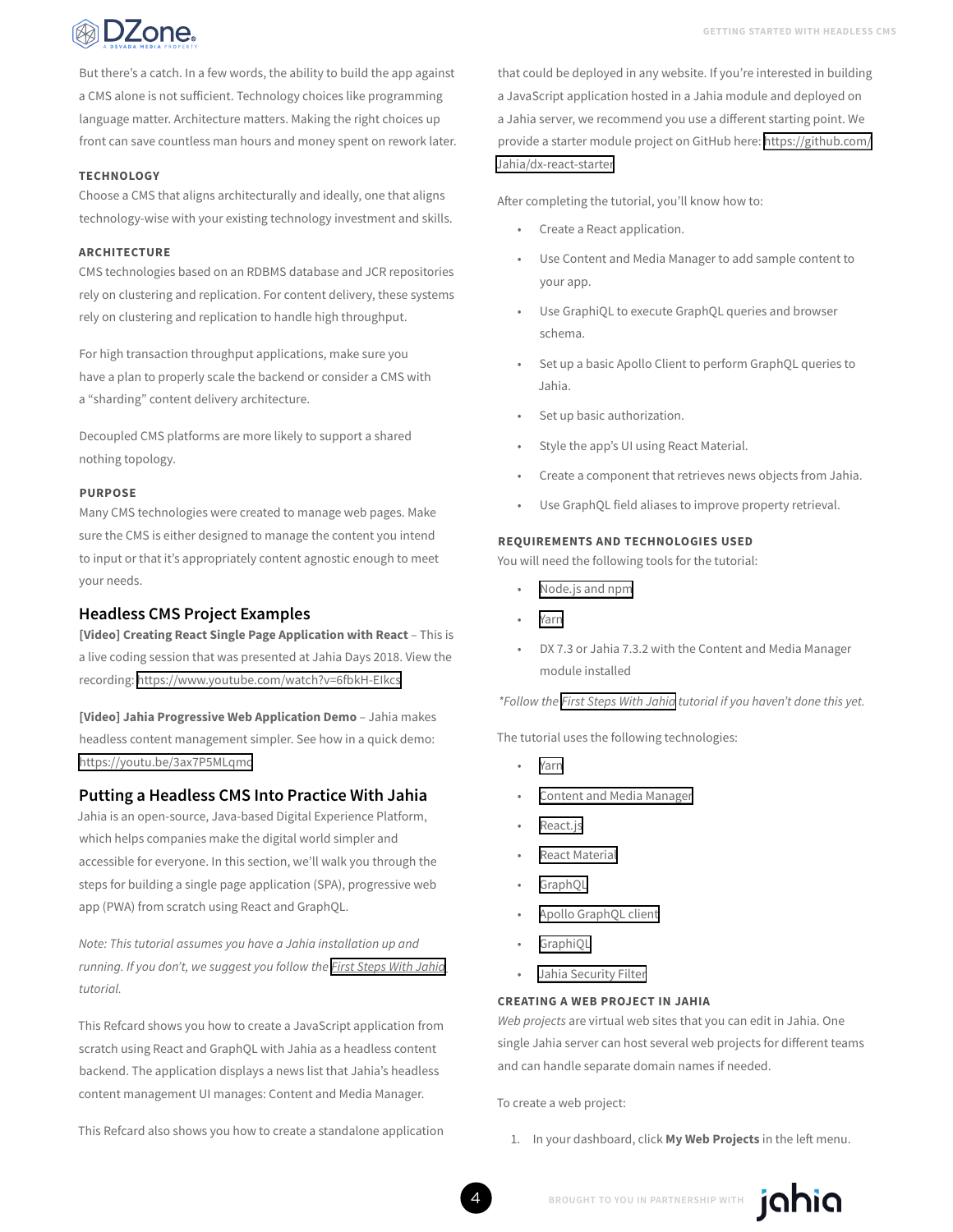

| My Web Projects               |                    |         |              |       |         |
|-------------------------------|--------------------|---------|--------------|-------|---------|
| <b>CREATE NEW WEB-PROJECT</b> |                    |         |              |       |         |
|                               |                    |         |              |       |         |
| Show 10 + entries             |                    |         |              |       | Search: |
| Site<br>Administration        | Edit<br>Contribute | Preview | Live version | Files | Content |
| No data available in table    |                    |         |              |       |         |

Then click **Create New Web Project** in the main pane.

2. Create a project from a prepackaged site in the **Use prepackaged project** pane. Then select a project and click **Next**.

| <b>Web Projects</b>                |                          |                                   |                                                                |
|------------------------------------|--------------------------|-----------------------------------|----------------------------------------------------------------|
| Sites Management                   |                          |                                   |                                                                |
| CREATE<br>EXPORT                   | EXPORT (STAGING CONTENT) | <b>DELETE</b>                     |                                                                |
| Show 10 w entries                  |                          |                                   | Search:                                                        |
| ×<br>Name<br>Site key              | Server name              | <b>Template set</b>               | Actions                                                        |
| No data available in table         |                          |                                   |                                                                |
| Showing 0 to 0 of 0 entries        |                          |                                   | $\epsilon$ .                                                   |
| Export to server directory         |                          | EXPORT                            | EXPORT ISTAGING CONTENTI                                       |
| System site                        |                          | Use prepackaged project           |                                                                |
| EXPORT<br>EXPORT (STAGING CONTENT) |                          | Digitall Prepackaged Demo Website | <b>NEXT</b>                                                    |
| Import archive                     |                          |                                   |                                                                |
| Please select the file to import.  |                          |                                   | Or provide the path of the import directory on the server LOAD |

3. Set the properties for your new web project and choose modules if needed in the dialogs that follow. This imports a prepackaged site with existing data to help you follow the tutorial. On average, an import takes 2-3 minutes. In the meantime, you can set up the front-end part of the project.

#### **CREATING AND LAUNCHING THE STANDALONE JAVASCRIPT APP** First, use yarn create to generate a skeleton React application by executing the following commands on the command line:

```
yarn create react-app my-app
cd my-app
yarn start
```
Then you'll see the URL to which you can connect using your browser to view the compiled application. Then you can perform changes, which are immediately visible in your browser, offering fast compiledeploy cycles.

*Note: If some updates don't work properly, just stop the server and restart it using* yarn start*. That should fix most issues.*

#### **REACT MATERIAL**

React Material styles the application's look and feel using Google's Material design components. This library provides an out-of-the-box React component library that makes building applications with a consistent look and feel much easier and faster.

To add React Material to the project:

1. Execute the following command on the command line at the root of the project:

yarn add @material-ui/core

2. Update the media viewport property so it's compatible with mobile devices:

<meta

```
 name="viewport"
 content="minimum-scale=1, initial-scale=1,
 width=device-width, shrink-to-fit=no"
```
 $/ \, >$ 

3. To add an AppBar in App.js, first add the imports at the top of the file:

import AppBar from '@material-ui/core/AppBar'; import Toolbar from '@material-ui/core/Toolbar'; import Typography from '@material-ui/core/Typography'; import CssBaseline

 from '@material-ui/core/CssBaseline'; import Grid from "@material-ui/core/Grid/Grid"; import Paper from "@material-ui/core/Paper/Paper";

4. Then replace the App class component generated by the create-react-app tool:

```
class App extends Component {
     render() {
         return (
               <div className="App">
               <header className="App-header">
                    <img src={logo} className="App-logo"
                         alt="logo"/>
                   \langle D \rangleEdit <code>src/App.js</code>
                          and save to reload.
                    \langle/p\rangle\sima ang pangalang sa pangalang ka
                          className="App-link"
                         href="https://reactjs.org"
                         target=" blank"
                          rel="noopener noreferrer"
\rightarrow \rightarrow \rightarrow \rightarrow Learn React
                   \langle/a>
                </header>
           </div>
     );
     }
}
```
export default App;

#### With:

```
const App = () => {
     return (
         <React.Fragment>
             <CssBaseline/>
             <AppBar position="static" color="default">
```
#### *Code continued on next page*

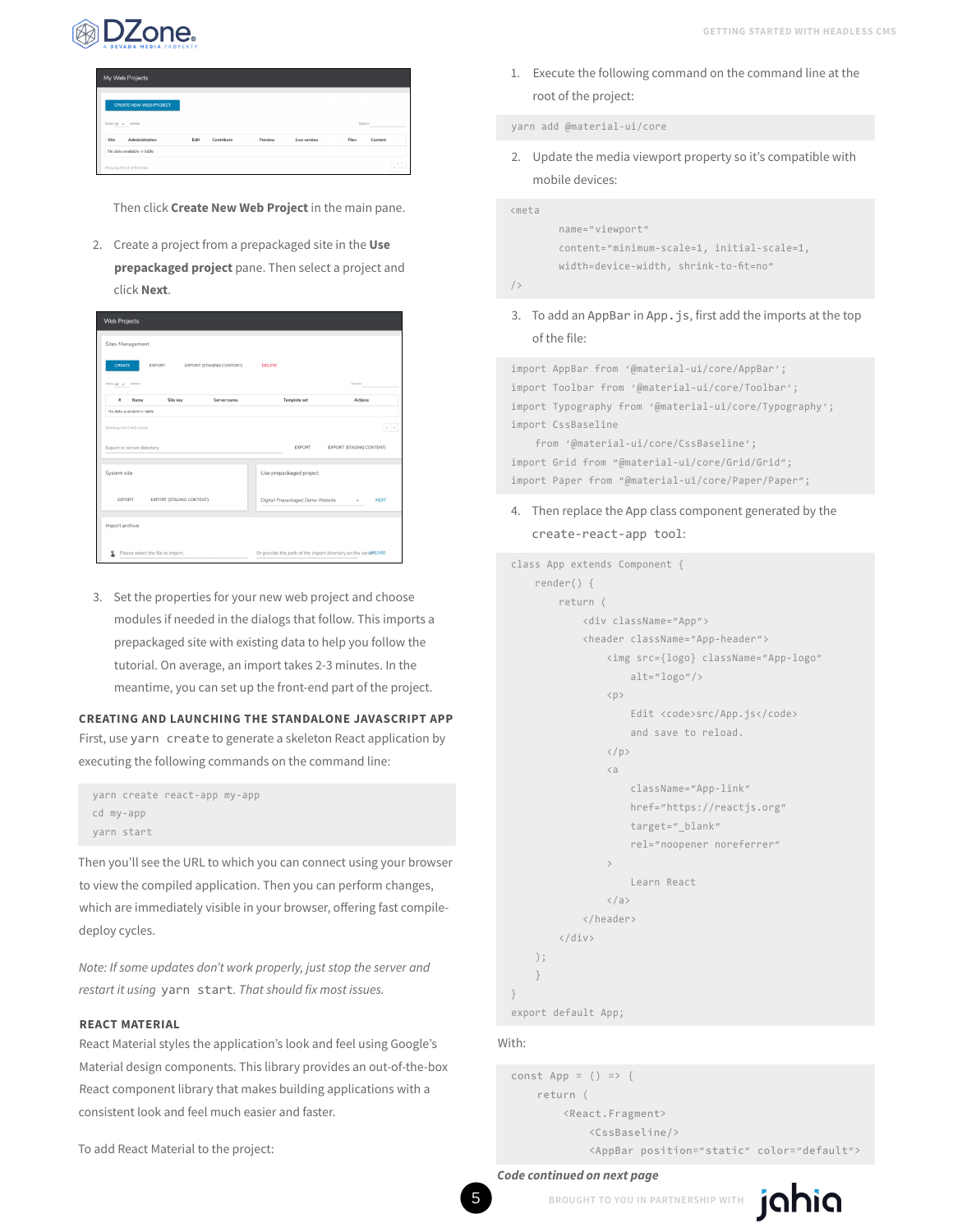

```
 <Toolbar>
                       <Typography variant="title"
                           color="inherit">
                           Companies
                       </Typography>
                  </Toolbar>
              </AppBar>
              <Grid container>
                  <Grid item xs={12}>
                      <Paper>
                           {/*CompanyList placeholder*/}
                      </Paper>
                  </Grid>
              </Grid>
         </React.Fragment>
     );
};
```
*Note: This tutorial uses React functional components over class components (as demonstrated above).*

The AppBar displays at the top of the page with the **Companies** title to prepare the layout for the CompanyList component.

#### **PROJECT STRUCTURE**

Before continuing, create the following folder structure in your project:

|\_\_\_\_src | | components | | |\_\_\_\_Company | | |\_\_\_\_CompanyList

#### **COMPONENT STRUCTURE**

Following React best practices, this tutorial assumes that you create each component in a folder that identifies the component. For example, the CompanyList component is created under src/ components/CompanyList. By doing this, you can take advantage of using an index.js file to export your component as the default.

#### **CREATING THE COMPANY COMPONENT**

Next, create the Company component that will be rendered in the CompanyList.

1. Create a Company.jsx file under src/components/Company and add the following content:

```
import React from 'react';
```

```
import {withStyles} from "@material-ui/core";
import CardMedia from "@material-ui/core/CardMedia";
import CardContent from "@material-ui/core/ CardContent";
import Card from "@material-ui/core/Card";
import Typography from "@material-ui/core/Typography";
const styles = {
  card: {
     maxWidth: 300,
     maxHeight: 350,
   },
```

```
 media: {
     height: '120px',
   },
};
const Company = ({
   classes,
  title,
  description,
   image,
}) => {
   return (
     <Card className={classes.card}>
       <CardMedia
        className={classes.media}
        image={image}
         title="Company"
       />
       <CardContent>
         <Typography component="h1" variant="display1">
           Company Name
         </Typography>
        \text{chr} />
         <Typography component="p">
           {description.length > 150
             ? `${description.substr(0, 100)}...`
             : description}
         </Typography>
       </CardContent>
     </Card>
   );
};
export default withStyles(styles)(Company);
```
2. Export the 'Company' component as default by creating an 'index.js' file:

import Company from './Company'; export default Company;

#### **CREATING THE COMPANY LIST COMPONENT**

Next, create a CompanyList component to retrieve the list of company objects from the Jahia server.

To create the CompanyList component:

1. Create a CompanyList.jsx file in src/components/ CompanyList with the following content:

```
import React from 'react';
import {withStyles} from '@material-ui/core';
import GridList from '@material-ui/core/GridList';
import GridListTile from '@material-ui/core/GridListTile';
import Company from "../Company";
const styles = theme => ( root: {
     display: 'flex',
     flexWrap: 'wrap',
     justifyContent: 'space-around',
     overflow: 'hidden',
```
jahia

#### *Code continued on next column Code continued on next page*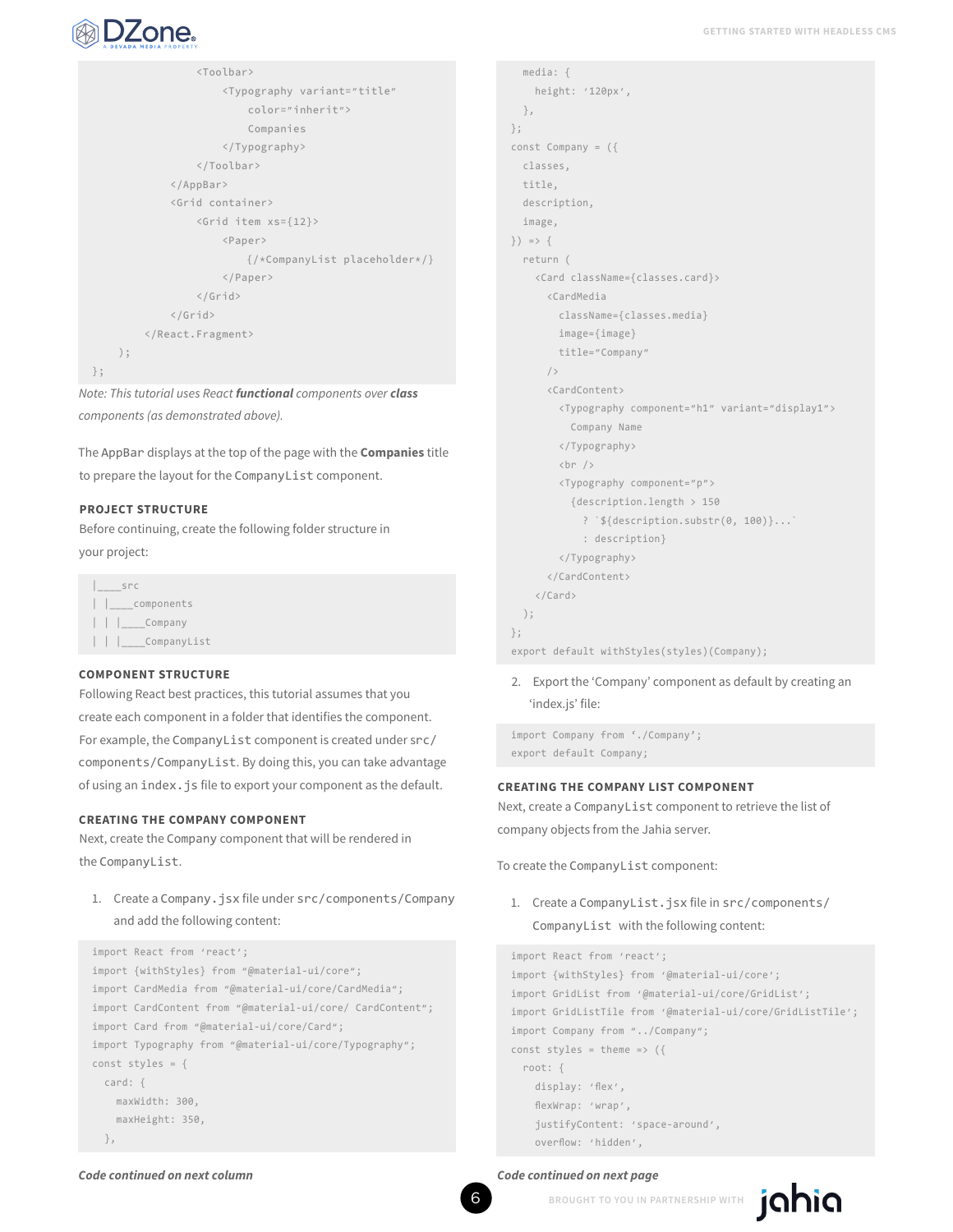

```
 backgroundColor: theme.palette.background.paper,
   },
   gridList: {
    paddingTop: '12px',
     width: 1020,
    height: 660,
  },
});
const CompanyList = ({\{ \text{classes} \}} => {
  const title = 'Company name';
  const description =
     'Lorem ipsum dolor sit amet, consectetur adipiscing 
elit. Vivamus a tortor hendrerit, dapibus libero eu, 
tincidunt nisl. Sed leo turpis, rutrum id condimentum quis, 
consequat eget enim. Nunc a tempor dui, eget tristique 
mi. Nunc ut ultrices sem, vitae posuere erat. Nulla 
sollicitudin blandit nunc, vel scelerisque orci vehicula eu. 
Nam sit amet sapien lectus.';
  const image = 'http://via.placeholder.com/300x120';
  return (
    <div className={classes.root}>
      <GridList
        className={classes.gridList}
         justify="center"
        cellHeight={300}
        cols={3}
         spacing={32}
\longrightarrow <GridListTile>
          <Company
             title={title}
             description={description}
             image={image}
          / </GridListTile>
       </GridList>
     </div>
   );
};
export default withStyles(styles)(CompanyList);
```

```
Note: Ensure you save the file.
```
## 2. Create an index. is file in the same folder with the following contents:

import CompanyList from './CompanyList'; export default CompanyList;

3. In the App. is file, add the import for the new CompanyList component at the top of the file:

import CompanyList from './CompanyList';

4. Then replace:

```
</AppBar>
</React.Fragment>
```
With:

```
</AppBar>
     <Grid container> 
         <Grid item xs={12}> 
              <Paper> <CompanyList/> </Paper>
         </Grid>
     </Grid> 
</React.Fragment>
```
#### **BUILDING QUERIES WITH GRAPHIQL**

Next, use GraphiQL to explore Jahia GraphQL queries before integrating them in your app. This example shows how to execute queries on the nodesByQuery query field.

To build queries with GraphiQL:

1. Open GraphiQL by navigating to the Jahia tools at [http://](http://localhost:8080/tools) [localhost:8080/tools](http://localhost:8080/tools). Then select **GraphiQL** at the lower left.

*Note: You can use the Documentation Explorer to explore the Jahia GraphQL API. Open the explorer by selecting Docs in the upper-right corner.*

2. Execute the following query on the nodesByQuery query field:

```
{
   jcr(workspace: LIVE) {
     nodesByQuery(
       query: "SELECT * FROM [jdnt:company] as results 
                WHERE ISDESCENDANTNODE(results,
                     '/sites/ digitall/')"
       queryLanguage: SQL2
     ) {
       nodes {
         uuid
         name
       }
     }
   }
}
```
*Note: You are using an SQL2 query to retrieve the data. If you receive a login exception, make sure you are properly logged into the CMS first.*

#### 3. Next, add properties to the query:

```
{
   jcr(workspace: LIVE) {
     nodesByQuery(
       query: "SELECT * FROM [jdnt:company] as results 
       WHERE ISDESCENDANTNODE(results,
             '/sites/ digitall/')"
       queryLanguage: SQL2
     ) {
       nodes {
         uuid
         name
         properties {
           name
```
#### *Code continued on next page*

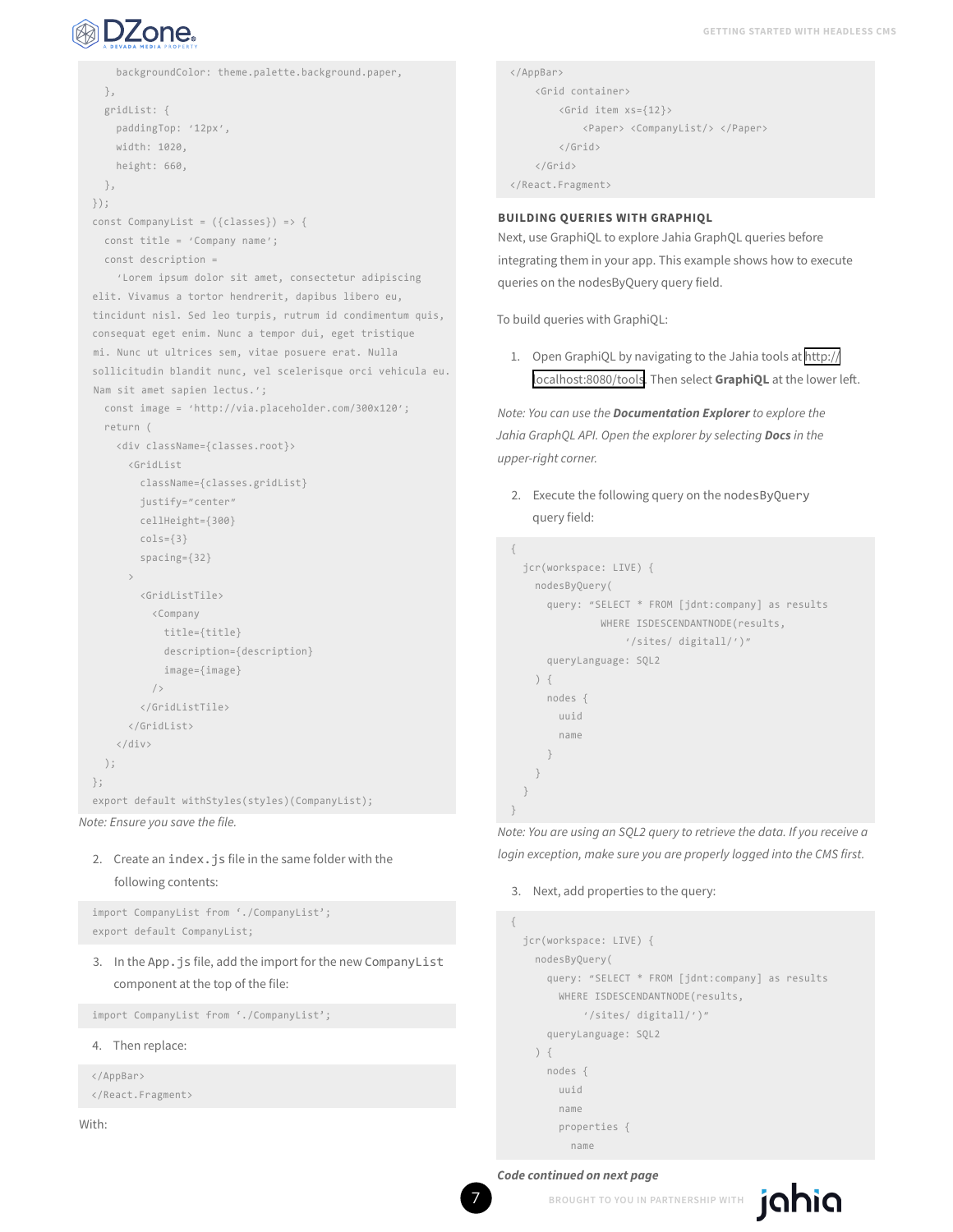

 } } } } }

{

value

 jcr(workspace: LIVE) { nodesByQuery(

) {

 } } } } }

{

 nodes { uuid name

queryLanguage: SQL2

 name value

 jcr(workspace: LIVE) { nodesByQuery(

) {

 nodes { uuid name

}<br>}<br>{}

queryLanguage: SQL2

4. The internationalization (i18n) properties are not returned unless you specify a language with which to retrieve them. For

query: "SELECT \* FROM [jdnt:company] as results

example, modify the query to look like this:

 WHERE ISDESCENDANTNODE(results, '/sites/ digitall/')"

properties(language: "en") {

5. Notice that the query generates too much data. Modify the query to only retrieve the properties that you need:

> query: "SELECT \* FROM [jdnt:company] as results WHERE ISDESCENDANTNODE(results, '/sites/digitall/')"

 title: displayName(language: "en") description: property(name: "overview", language: "en") { value

thumbnail: property(name: "thumbnail",

 language: "en") { url: refNode { path

}

#### **CONNECTING TO GRAPHQL USING APOLLO CLIENT**

Next, add the Apollo GraphQL client library so you can connect to Jahia's GraphQL API.

To add the Apollo GraphQL client library:

1. From the root of the project, execute the following commands on the command line:

```
yarn add react-apollo
yarn add apollo-cache-inmemory
yarn add apollo-client
yarn add apollo-client-preset
yarn add apollo-link-rest
yarn add graphql
```
#### 2. In App.js file add:

#### //...

```
import {ApolloProvider} from 'react-apollo';
import {ApolloClient} from 'apollo-client';
import {HttpLink} from 'apollo-link-http';
import {InMemoryCache} from 'apollo-cache-inmemory';
const JWTDXToken = 'JWT_DX_TOKEN';
const httpLink = new HttpLink(\{ uri: 'http://localhost:8080/modules/graphql',
  headers: {
     Authorization: `Bearer ${JWTDXToken}`
   }
});
const client = new ApolloClient({
  link: httpLink,
   cache: new InMemoryCache()
});
```
#### 3. Then modify the render body to the following:

```
(<React.Fragment>
  <ApolloProvider client={client}
    <CssBaseline />
    <AppBar position="static" color="default">
       <Toolbar>
        <Typography variant="title" color="inherit">
          Companies
        </Typography>
       </Toolbar>
    </AppBar>
    <Grid container>
      <Grid item xs={12}>
        <Paper>
          <CompanyList />
        </Paper>
       </Grid>
    </Grid>
  </ApolloProvider>
```
</React.Fragment>);

4. Next, create a container for the CompanyList component

```
 }
 }
```
}

*Code continued on next column Code continued on next page*

}<br>}<br>} }<br>}<br>{}

8 **BROUGHT TO YOU IN PARTNERSHIP WITH**

jahia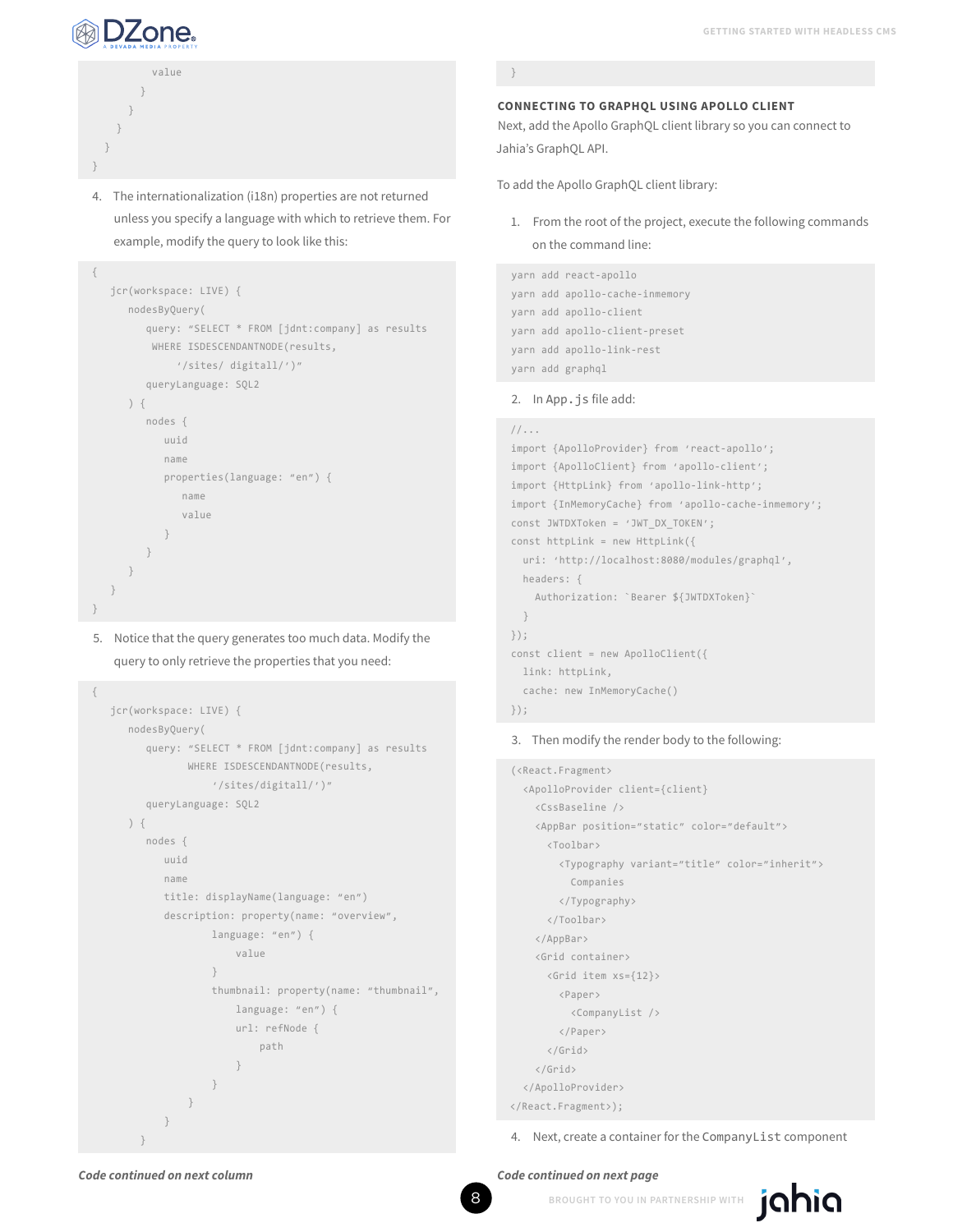

that will fetch company data using GraphQL. Create a ContainerList.container.jsx in src/components/ CompanyList and add the following imports:

```
import React from 'react';
import {Query} from "react-apollo";
import gql from 'graphql-tag';
import CompanyList from './CompanyList';
```
#### 5. Now declare a query for retrieving all available companies:

```
const COMPANIES_QUERY = gql`
query CompaniesListQuery($language: String) {
   jcr(workspace: LIVE) {
      nodesByQuery(
         query: "SELECT * FROM [jdnt:company] as results 
                WHERE ISDESCENDANTNODE(results, 
                    '/sites/ digitall/')"
         queryLanguage: SQL2
      ) {
         nodes {
            uuid
            title: displayName(language: $language)
            description: property(name: "overview", 
                    language: $language) {
                        value
}<br>}<br>{}
            thumbnail: property(name: "thumbnail", 
                    language: $language) {
                       url: refNode {
                            path
 }
}<br>}<br>{}
         }
      }
   }
}
\, ,
```
6. Next, define the functional CompanyListContainer component that uses the previously imported Query component to fetch and render the CompanyList:

```
const CompanyListContainer = () => {
   const variables = {
     language: 'en',
  };
  const generateURL = path => \{ return `http://localhost:8080/files/ 
live${path}?t=thumbnail2`;
  };
   return (
     <Query
       query={COMPANIES_QUERY}
       variables={variables}
       fetchPolicy="network-only"
\longrightarrow\{(\{\text{loading}, \text{data}\}) \Rightarrow \{ let companies = [];
```

```
 if (data && data.jcr && data.jcr.nodesByQuery) {
           //Build the company data as expected by the 
Company component
          data.jcr.nodesByQuery.nodes.forEach(node => {
             companies.push({
               id: node.uuid,
              title: node.title,
               description: node.description.value,
               image: generateURL(node.thumbnail.url.path)
             });
           });
         }
        return (
          <CompanyList
            loading={loading}
             companies={companies}
          / );
      }}
     </Query>
  );
};
export default CompanyListContainer;
```
### 7. Update the existing index.js so that CompanyListContainer is the default export. Then change:

import CompanyList from './CompanyList';

#### To:

import CompanyList from './CompanyList.container';

8. Lastly, update the Company component to make data display dynamically. To do so, change:

#### <CardContent>

```
 <Typography component="h1" variant="display1">
     Company Name
  </Typography>
  \text{chr } />
  <Typography component="p">
     {description.length > 150
       ? `${description.substr(0, 100)}...`
       : description}
   </Typography>
</CardContent>;
```
#### To:

```
<CardContent>
   <Typography variant="title">{title}</Typography>
  \text{Br} />
   <Typography component="div">
    \langle p \rangle dangerouslySetInnerHTML={{
          __html:
            description.length > 150
              ? `${description.substr(0, 100)}...`
              : description,
```
#### *Code continued on next column Code continued on next page*

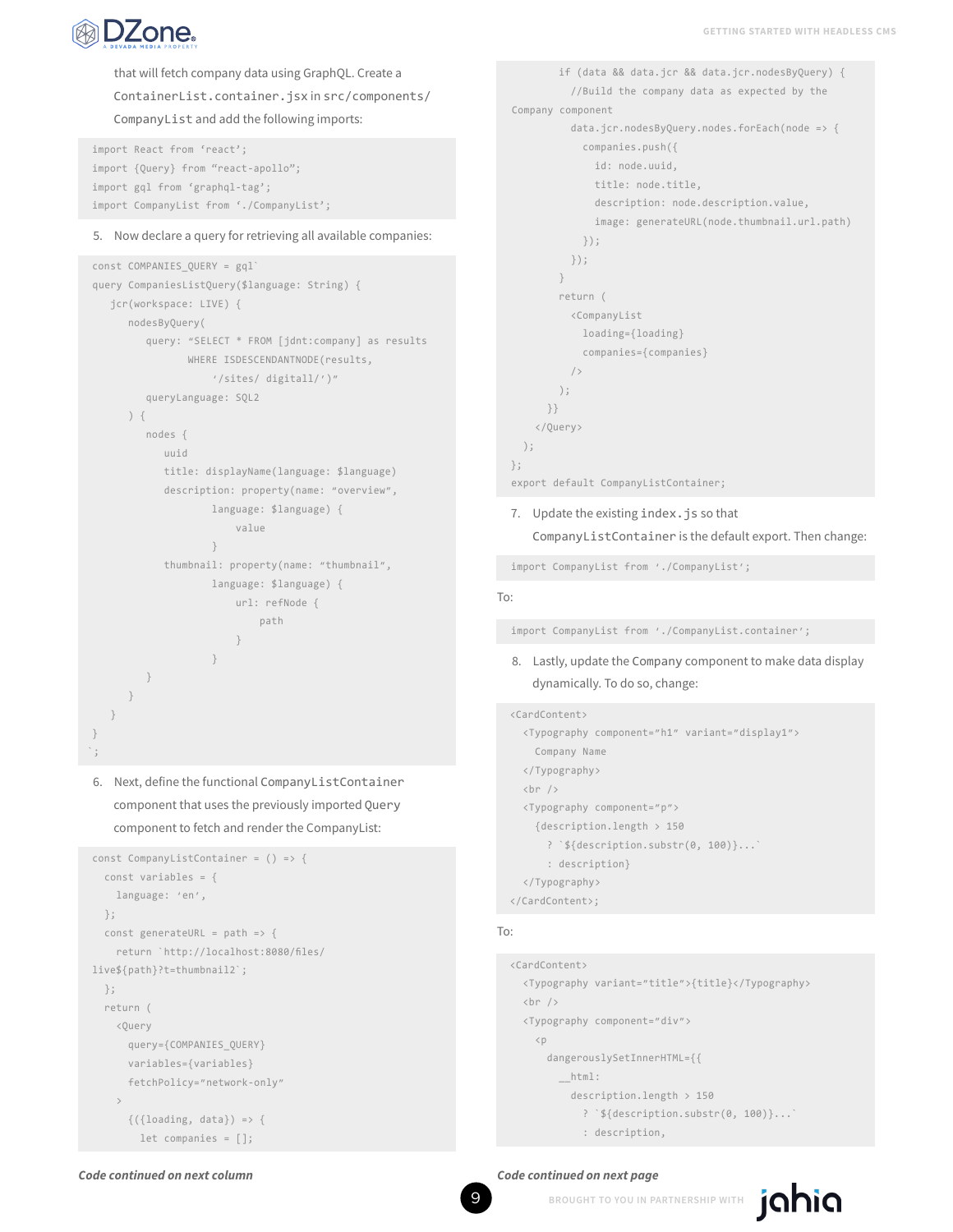

 }}  $/$  </Typography> </CardContent>;

Now you have a base JavaScript application that retrieves content from Jahia using GraphQL and uses React and React Material to display the content.

#### **SETTING UP AUTHORIZATION**

By default, Jahia's REST and GraphQL API are closed even if nodes have public read permissions. The APIs are closed for security reasons. To open the API for use in your application, you must configure Jahia's security filter module to allow public access. You can find more information about the security filter module here: <https://github.com/Jahia/security-filter>

To make the data publicly accessible:

1. Add the org.jahia.modules.api.permissions-myapp. cfg Jahia configuration file to the digital-factory-data/ karaf/etc folder with the following content:

```
permission.myapp.api=graphql
permission.myapp.scope=myapp
permission.myapp.
nodeType=jnt:news,jnt:contentFolder,rep:root
permission.myapp.pathPattern=/,/sites/[^/]+/contents/.*,/
sites/[^/]+/files/.*
```
The scope setup here requires creating a JWT token when we integrate authorization in the Apollo Client in the JavaScript code. Please be aware that the value of permission.myapp. pathPattern here should match the node paths you will access.

2. You must also create an org.jahia.modules.graphql. provider-myapp.cfg file for the CORS authorization with the following content:

http.cors.allow-origin=http://localhost:3000

3. In Jahia, navigate to tools at<http://localhost:8080/tools>. Then select **Jahia API security config and filter : jwtConfiguration** and create a new JWT Token using the following settings:

```
Scopes : myapp
Referrer : (empty)
IPs : (empty)
```
4. Click **Save** and copy the generated token. Replace the example JWT\_DX\_TOKEN value with the copied token.

**CREATING CONTENT USING CONTENT AND MEDIA MANAGER** Next, create and publish sample content from **Content and Media Manager** so you have content to browse and display in your JavaScript application.

To create and publish sample content:

1. In Jahia, click the Jahia logo in the upper-left corner to open the Jahia menu. Then select **Content and Media Manager**.



2. Select **Browser Folders**, then click **+ Create** > **New content folder**. Create a new folder named my-app.

|                           | Content and Media Manager              |                         |                       |                           |             | Need help with Contest and Media Hanager? Visit our Azademy. |
|---------------------------|----------------------------------------|-------------------------|-----------------------|---------------------------|-------------|--------------------------------------------------------------|
| $\equiv$                  | Content                                |                         | Any contant<br>$\sim$ | What are you looking for? |             | $\alpha$                                                     |
|                           | Digital v English v                    |                         |                       |                           |             | Advanced                                                     |
| $\frac{\Pi}{\text{core}}$ | Trees<br>$\epsilon$                    | <b>B</b> Browns Folders |                       |                           |             | + Create<br>$\alpha$                                         |
| 息                         | <b>B</b> Browne Folders                | $\Box$<br><b>Name</b>   |                       | Type                      | Created By  | Last modified on $\Phi$                                      |
|                           | C Browse Pages<br>$\mathbf{v}$         | $\Box$<br>El Tabar      |                       | Person pertrait           | <b>FECC</b> | Jan 21, 2016                                                 |
| $\Box$                    | $\blacksquare$<br>Home<br>$\checkmark$ | New folder              |                       |                           |             |                                                              |
|                           | $\blacksquare$<br>About<br>×           | Enter a folder name     |                       |                           |             |                                                              |
|                           | <b>B</b> Corporate Responsibl          | my-app                  |                       |                           |             |                                                              |
|                           | <b>B</b> Our Companies                 |                         |                       | $\alpha$<br>Cancel        |             |                                                              |
|                           | Newsroom<br>×                          |                         |                       |                           |             |                                                              |
|                           |                                        |                         |                       |                           |             |                                                              |

3. In the new folder, click **+ Create** > **New content**. To create a company entry, select **Content:jahiademo** > **Company** and click **OK**.



4. Enter a title, industry, headline, and overview. The following example shows sample text entered in **Content and Media Manager**.

| Title.<br>Sustem name:<br>PACIFICATA<br>Trie M:<br>McCompany | Automatically sunchronize name with title: |                    |  |  |  |                                                          |                                                          |                                                                                                                           |  |                                  |                      |
|--------------------------------------------------------------|--------------------------------------------|--------------------|--|--|--|----------------------------------------------------------|----------------------------------------------------------|---------------------------------------------------------------------------------------------------------------------------|--|----------------------------------|----------------------|
|                                                              |                                            |                    |  |  |  |                                                          |                                                          |                                                                                                                           |  |                                  |                      |
|                                                              |                                            |                    |  |  |  |                                                          |                                                          |                                                                                                                           |  |                                  |                      |
|                                                              |                                            |                    |  |  |  |                                                          |                                                          |                                                                                                                           |  |                                  |                      |
|                                                              |                                            |                    |  |  |  |                                                          |                                                          |                                                                                                                           |  |                                  |                      |
|                                                              |                                            |                    |  |  |  |                                                          |                                                          |                                                                                                                           |  |                                  | COPYTO ALL LANDIAGES |
|                                                              |                                            |                    |  |  |  |                                                          |                                                          |                                                                                                                           |  |                                  |                      |
|                                                              |                                            |                    |  |  |  |                                                          |                                                          |                                                                                                                           |  |                                  |                      |
| Company.                                                     |                                            |                    |  |  |  |                                                          |                                                          |                                                                                                                           |  |                                  |                      |
|                                                              |                                            |                    |  |  |  |                                                          |                                                          |                                                                                                                           |  |                                  |                      |
|                                                              |                                            |                    |  |  |  |                                                          |                                                          |                                                                                                                           |  |                                  |                      |
| Heading W:                                                   |                                            |                    |  |  |  |                                                          |                                                          |                                                                                                                           |  |                                  |                      |
|                                                              |                                            |                    |  |  |  |                                                          |                                                          |                                                                                                                           |  |                                  |                      |
|                                                              |                                            |                    |  |  |  |                                                          |                                                          |                                                                                                                           |  |                                  |                      |
|                                                              |                                            |                    |  |  |  |                                                          |                                                          |                                                                                                                           |  |                                  |                      |
|                                                              |                                            |                    |  |  |  |                                                          |                                                          |                                                                                                                           |  |                                  |                      |
|                                                              | Media                                      | Industry Category: |  |  |  | B Source   D B B   B   X & B B B   K +   Q 13   W   S- B | Macros - Styles - Normal - Fort - Son - A - O2 - 2( 금) ? | Lorem losum doky sit amet, consectetur adiziscing elit, sed do eiusmod tempor incididunt ut labore et dokye magna aliqua, |  | BIUSKYL HHORNE ERAN - OF GOMEOOG |                      |